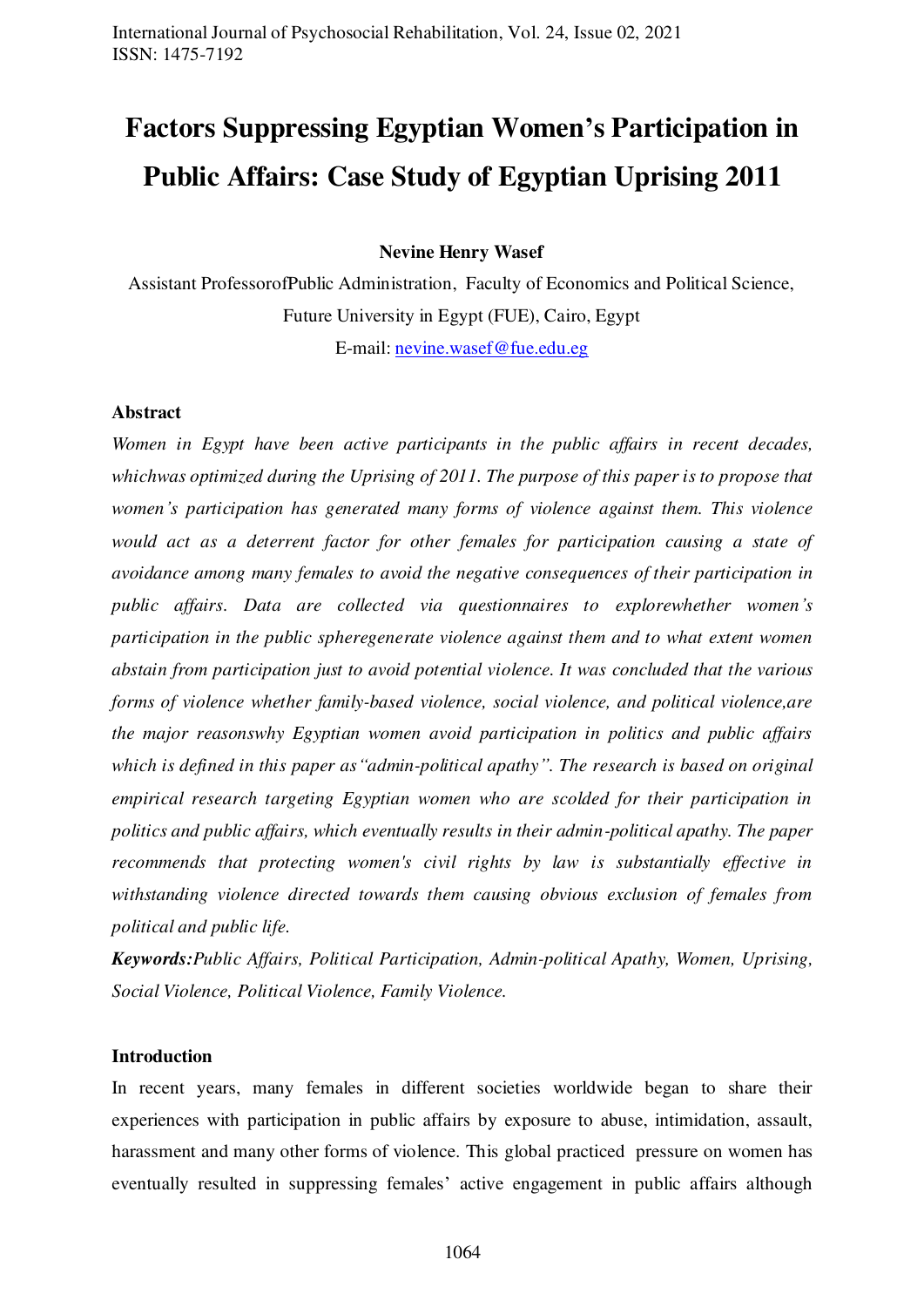women's participation has been emphasized and codified in international law in article 21 of the Universal Declaration of Human Rights (UDHR), and article 25 of the International Covenant on Civil and Political Rights (ICCPR).

Global efforts, declarations and action plans have been issued to combat violence against women in politics and administration. In 2011, a UN General Assembly resolution introduced a "*zero-tolerance*" approach in response to violence against women in politics particularly elected officials and female candidates. In 2013, a UNHuman Rights Council recommended that "*stigmatization, harassment and outright attacks have been used to silence and discredit women who are outspoken as leaders, community workers, human rights defenders, and politicians*". To emphasize the issue and advance cross-regional dialogue, NDI further launched an event in March 2016 inNew York City for a global call to action, "*#NotTheCost*: *Stopping Violence against Women in Politics*" to identifypossible steps that actors in different sectors need take to eliminate violence against women in politics (NDI, 2016).

The Carter Center suggests that the Draft Guidelines consider numerous cross-cutting determinantsof the right to participate in public affairs where the Human Rights Committee in General Comment 25, took a broad interpretation of the right to participate in public affairs, to include the right of citizens to participate:*Restrictions on the right to participate in law and practice, Citizenship, The Right to Participate and Social, Economic and Cultural Rights, Inclusion and non-discrimination: Women's participation; Ethnic and Minority Participation, Participation of Youth; Participation of Indigenous Persons; Participation by Persons with* 

*Disabilities, Respect for freedom of assembly, association, and expression, Transparency and Access to Information, The importance of a functioning and impartial judicial processes, and effectively protecting and advancing the right to participate in periods of instability or conflict.* 

The research would focus on only two determinants of women's participation in public affairs: 1*) effectively protecting and advancing the right to participate in periods of instability or conflict 2) respect of assembly, association, and expression. This research* would refer to the Egyptian Uprising of January  $25<sup>th</sup>$ , 2011 which provided a clear-cut context in which indicators of women's participation in public affairs were substantially tested, in turn, it can inferred whether women's civil rights are protected particularly during periods of instability and conflict as specified by The Carter Center.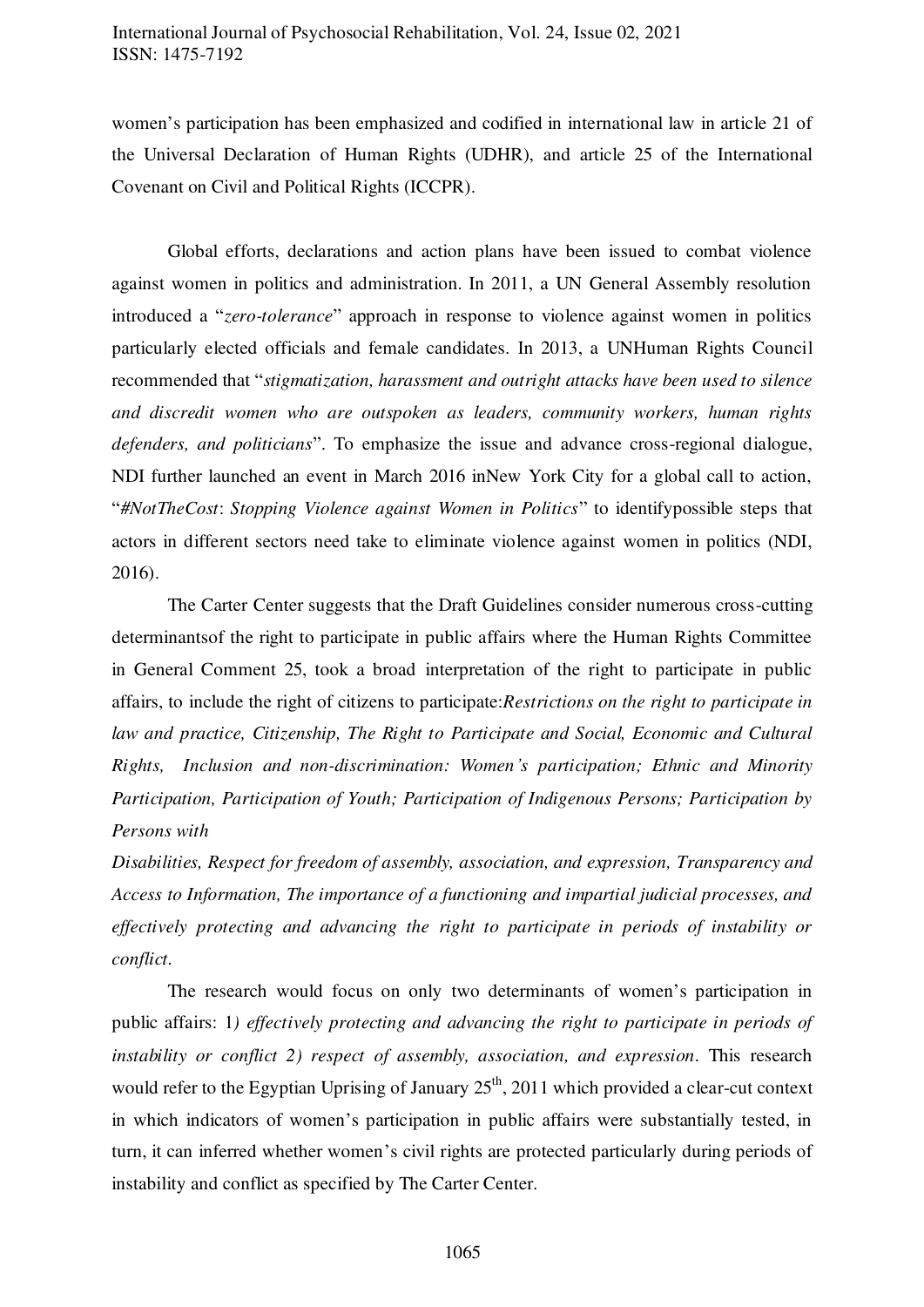## **Literature Review**

The research would explore the relationship between the dependent variable which is women's participation in public affairs and the two independent variables of 1) effectively protecting and advancing the right to participate in periods of instability or conflict 2) respect of assembly, association, and expression. In other words, the paper argues that the surrounding socio-political context would suppress women's participation in public affairs.

The concept of public affairs is agreeably defined to combine difference sociopolitical and administrative aspects; as article 25 of the International Covenant on Civil and Political Rights (ICCPR) codifies the right to participate in public affairs andin paragraph 5 of the Human Rights Committee in General Comment 25, the Committee definesthe conduct of public affairs is "*a broad concept that relates to the exercise of political power. It covers all aspects of public administration and formulation and implementation of policy at international, national, regional and local levels*." However, there is a clear overlap between participation in public affairs versus political participation.

Multiple definitions of political participation are proposed by many scholars. One definition described any political activity exhibited by ordinary citizens with the purpose of influencing political outcome including strikes and demonstrations or any other protesting behaviors as being political participation (Teorell, 2007). Another definition states thatpolitical participation had long been used interchangeably with electoral participation and voting was considered as the main way for citizens' political participation (Brady, 1999). A parallel expanded definition for political participation referred to any voluntary political activity which aimed at influencing directly or indirectly political choices within the political system (Milbrath, 1977). Those broadly utilized definition may cause a confusion in terms of describing some activities such as demonstrating or voting as being related to politics or public affairs. Therefore, political participation in this paper would imply any political activity practiced with the purpose of attaining a leading political role through appointment, nomination for elections, and leading political parties; whereas participation in public affairs implies any practices based on civil rights such as citizens' voting or demonstrating.

Previous research available on women's participation in public affairs generally is limited except the provision of for most of the resources on women's participation have focused on political participation without connecting it to a wider scope of public affairs. Notwithstanding, the Carter Center has stated that political participation is only one aspect of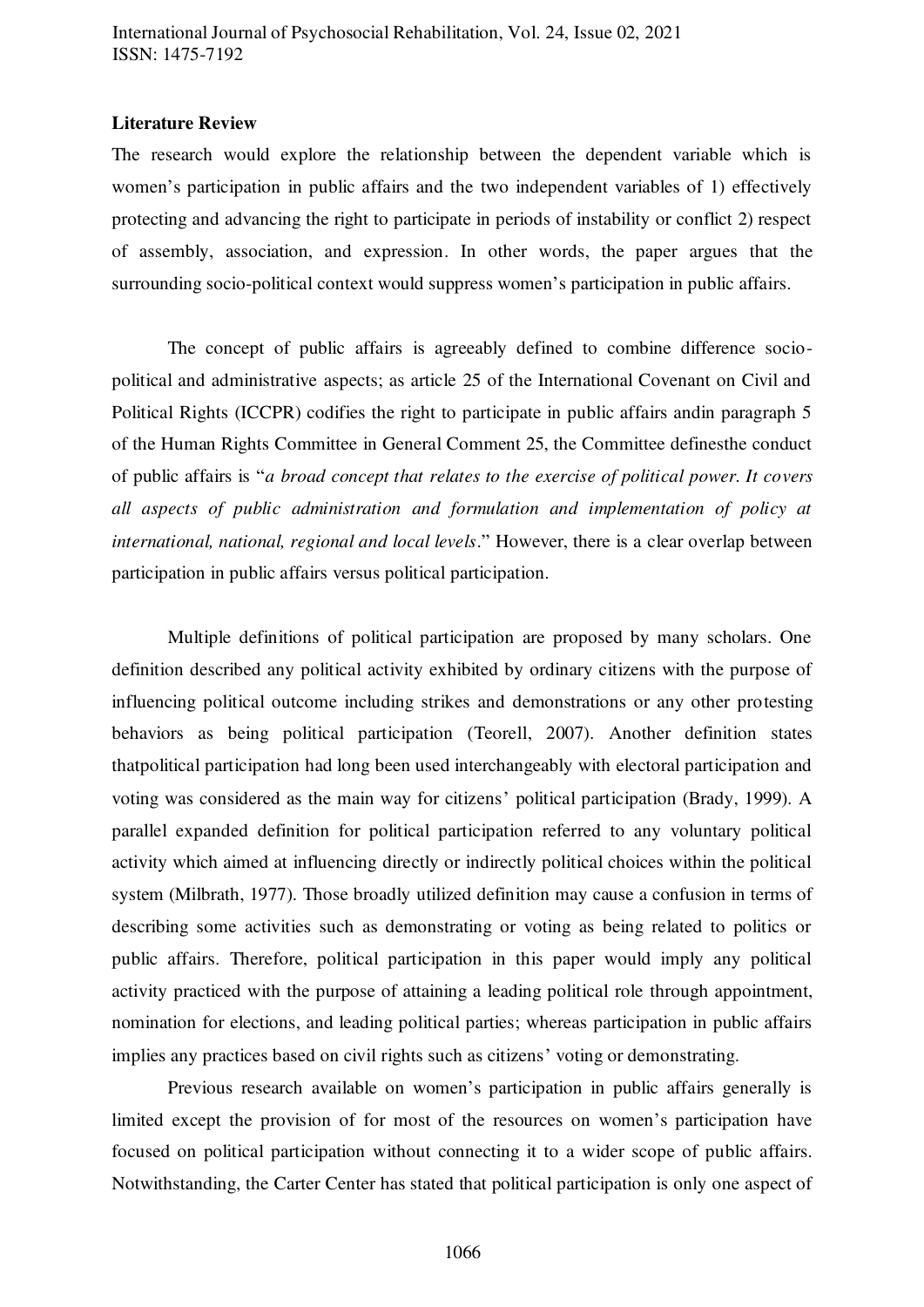# International Journal of Psychosocial Rehabilitation, Vol. 24, Issue 02, 2021 ISSN: 1475-7192

the larger scope of public affairs which includes many political activities. Therefore, further research is needed to emphasis participation in public affairs as a wider concept in relation to political participation. Plus, the paper introduces the concept of admin-political apathy to refer to the act of refraining from engagement in public affairs activities as proposed by the Carter Center. Whereas, current data found to propose only the concept of political apathy as indifference of an individual and a lack of interest in participating in political activities.

The latest report on women's political participation in 2018 by OECD and NCW has specified challenges facing women's political participation including economic inequality which has a direct impact on women's ability to pursue a career in politics and can affect women's ability to mount effective, well-resourced political campaigns and present persuasive arguments in favor of their electability. Another challenge is limited exposure to politics as women often report difficulty to understand the political process, and noted a high level of unfamiliarity with the legal and political process. Also, limited networking opportunities is another factor as women tend to be more reliant on family relations, and their work in voluntary roles, to build their political capital. The report additionally pointed out that culture, limited encouragement, party dynamics and gender stereotypes highly contribute to women's exclusion from political life such as the patriarchal culture, and social norms which strongly resist gender equality. Finally, structural barriers, gender-based violence with limited access to justice, and stereotypical media representation which portrays male politicians as often more prominently covered in the media, particularly at election time. It is obvious though that the concept of political participation based on the report, refers women pursuing political roles by appointment,election, and membership in political partieswithout referring to ordinary women practicing their civil rights such as voting, assembling, and demonstrating and other aspects of participation in public affairs as mentioned.

 Women's participation in public life on the other handis defined by the Public Library of Medicine in 2000 as being women's membership in women's organizations, community action groups, voluntary organizations, and other close to home groups. They prefer to participate in activities which are problem solving rather than institution building. These activities and groups operate outside established political institutions and are not considered as part of public and political life.In this regard, the report of the OECD and NCW emphasized that women's engagement via membership in civil society organizations and syndicates has surmounted after the January  $25<sup>th</sup>$ , 2011 Uprising. This includes newly established non-governmental organizations, interactive electronic sites, and artistic youth movements. Multiple coalitions were formed between women's and human rights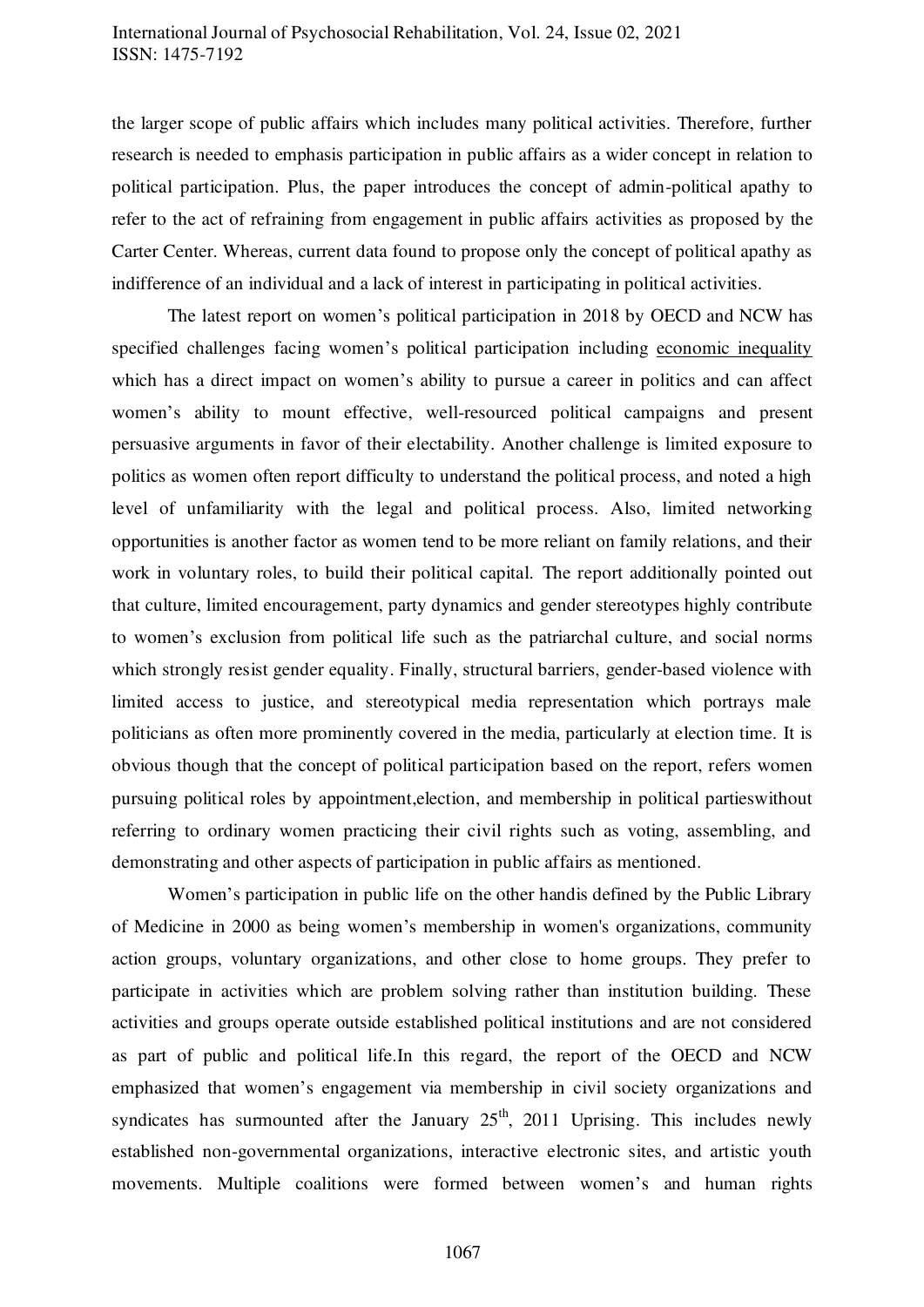organizations, the most important of which was the Egyptian Coalition for Women's Participation.

Accordingly, it was important to distinguish the concepts of political participation, participation in public life, and participation in public affairs. It can also be concluded that participation in public affairs is a larger scope which entails participation in politics and public life. The research would use the term admin-political apathy to refer to citizens' refrain from practicing and public affairs related activities. As previous research work has focused on factors suppressing women's political participation, this research aims at proposing and analyzing factors responsible for women's refrain from participation in public affairs based on empirical research within the period of January  $25<sup>th</sup>$ , 2011 Uprising using the two indicators of participation in public affairs previously mentioned: 1) protection of the right to participate in periods of instability or conflict 2) respect of assembly, association, and expression.

### **Protecting the Right of Participation during Instability Periods**

Since the onset of the Uprising, women had to go through direct confrontation with security forces during the Uprising, for policemen detained protesting demonstrators and women bodies became a tool for manipulation to impose control and dominance of the state. For example, in March  $9<sup>th</sup>$ , 2011, eighteen female demonstrators were arrested by the army soldiers in Tahrir Square, taken to the Egyptian Museum to be assaulted, humiliated and tortured (Mekhemar, 2013). Furthermore, women became more vulnerable during the period of Uprising conflict not only in the public sphere but in the private sphere even worse; as women's political participation was encountered by various forms of domestic violence practiced by male figures in family with the purpose of preventing female's political participation which was exacerbated by the absence of security forces to arrest violence perpetrators or respond to domestic violence cases reported to the police (Wasef, 2018).

## **Respect of Assembly, Association, and Expression**

Shortly after the eighteen days of demonstrators' assembly in Tahrir Square were over, other strangers started to fill the square and sexually harass girls and women to humiliate them and dissolve their assembly, preventing them from forming association, and blocking any possible avenues for expression using gendered deterrent mechanisms. A startling case of the journalist Lara Logan who was harassed and stripped out of her cloths in the square by about forty men during covering the Tahrir events. Post Uprising period reflected disrespect for women's assembly, association, and expression for after the Muslim Brotherhood came into ruling, social aggression towards women was optimized by religious media stigmatizing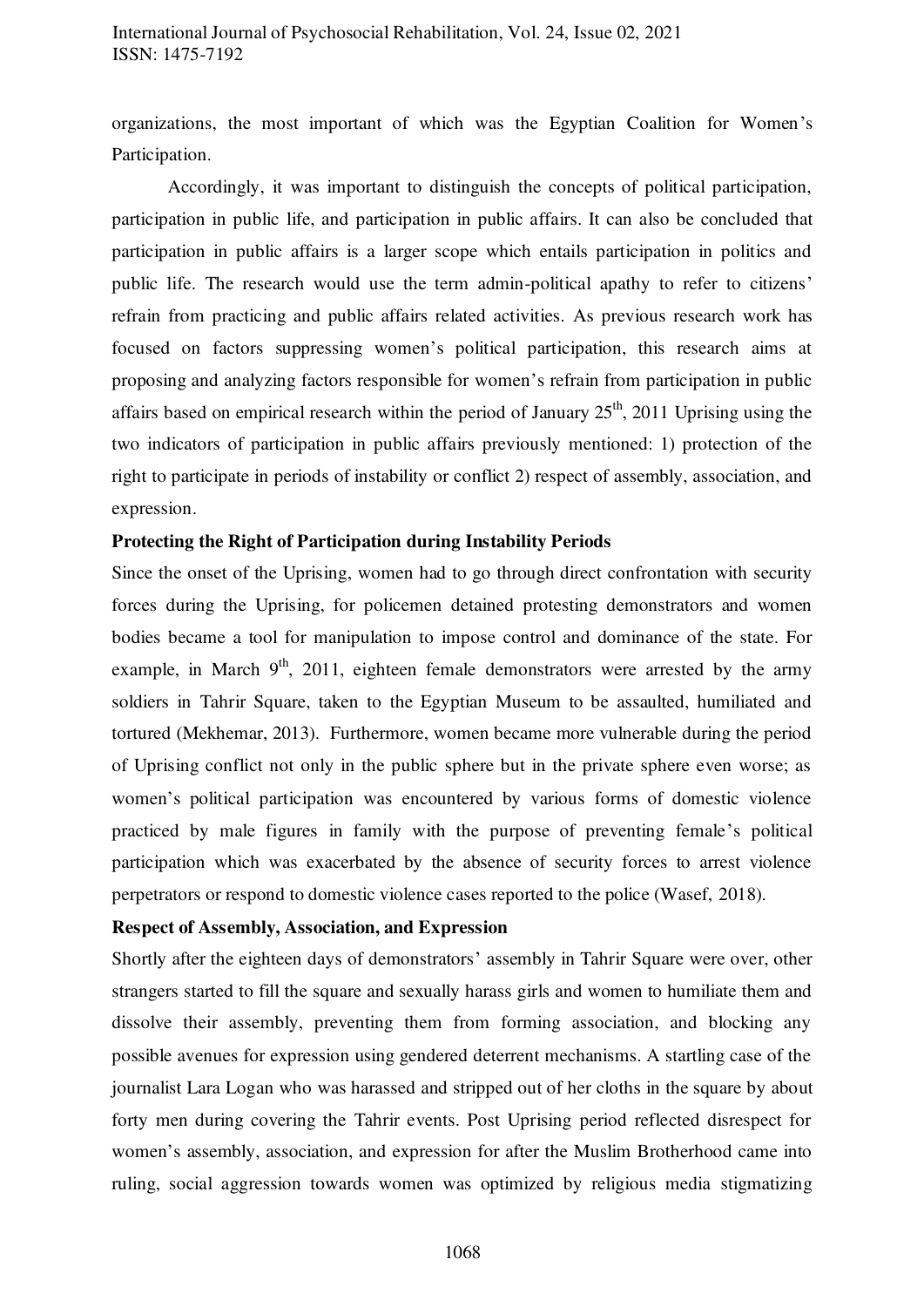female's participation in demonstrations shamefully and justifying sexual harassment as being a normal outcome of female's political participation in demonstrations (FIDH, 2014). After the Uprising demonstration has ended with Mubarak regime's toppling down, women were soon after excluded from key decision-making positions during the political transition. The absence of women on the constitutional committee, with only one woman in the interim cabinet in Egypt, has led to the fear that women are being marginalized and deprived of their freedom of expression.

## **Methodology**

Primary data collection through surveying Egyptian women from all age groups to explore the consequences of their decisions to vote or protest during the Egyptian Uprising. The questionnaires aimed at exploring to what extent women's participation in public affairs by voting or demonstrating was confined by socio-political limitations which denote lack of supportive atmosphere for women's participation in public affairs and therefore denial of focal indicators of public affairs participation as the research hypothesizes. The sampling plan targeted females from different educational background, marital status, and age groups and the data collected had been analyzed using the Statistical Package for Social Sciences (SPSS) to find out the relationship between absence of the two indicators of participation in public affairsand women's admin-political apathy.

#### **Data Analysis and Findings**

Data shows thatwomen encountered marital violence due to polarized political views between them and their husbands, 20.8% strongly agreed and 27.5% agreed that political disagreements between a husband and a wife on who should she vote for during elections provokes marital violence against her. Similarly, voting by yes or no during referendums as a reason for domestic violence was supported by 20.8% who strongly agreed and 31.7% agreed respondents.

Regarding joining demonstrations as a main civil right, 24.2% strongly agreed and 32.5% agreed that a wife's participation in demonstrations without telling her husband is a reason for him to act violently against her. Also, 27.5% strongly agreed and 25.8% agreed that a wife's participation in demonstrations in spite of her husband's disapproval results eventually in marital disputes ending with physical punishment.

The hypothesis that surrounding political context paralysis women's participation in public affairs by voting and demonstrating had been tested through investigating the reason why a woman would participate or not in elections, referendums, and demonstrations besides exploring the political, social and domestic consequences of their participation. The majority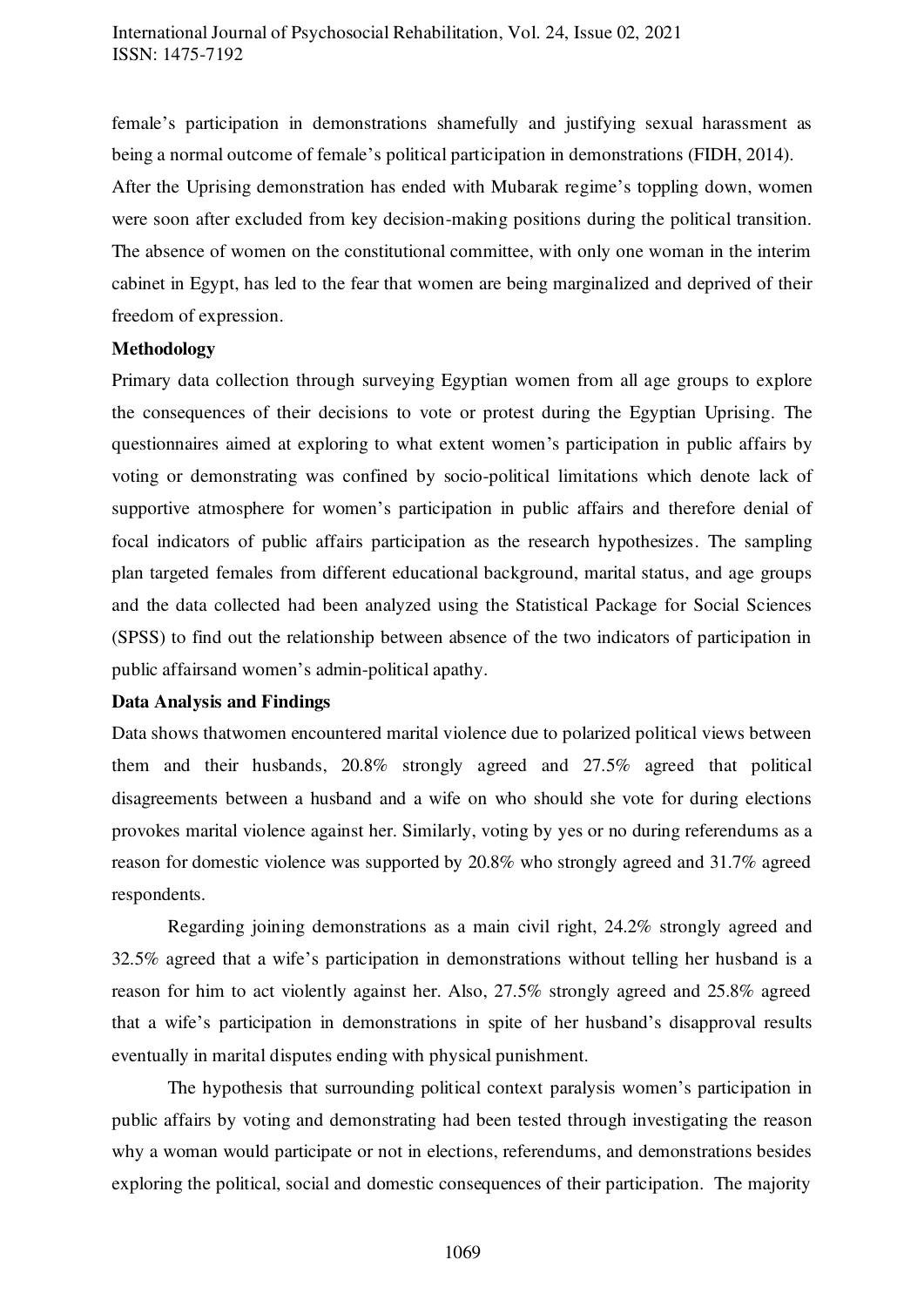# International Journal of Psychosocial Rehabilitation, Vol. 24, Issue 02, 2021 ISSN: 1475-7192

of respondents accounting for 59.3% indicated that they witnessed no violence during the elections or referendums followed by a percent of 30.5% who reported acts of violence and fights among voters; and other tiny percentages reported social violence in the form of sexual harassment and family violence exemplified by attempts to prevent from voting by family.

On the other hand, those who never voted after the Uprising were asked about the reasons for not participating and their answers reflected either disinterest in politics or avoidance of political, social, or domestic violence. Therefore, women had to choose between their civil rights and physical protection domestically, socially, and politically. For 59.7% expressed their fear of facing political violence; 56.5% were afraid of social vio lence as sexual harassment; and 56.5% wanted to avoid spousal violence in case they participate.

Similarly, they were asked as well about describing their experience with demonstration and the largest portion of answers reflected fights between security forces and demonstrators by 62.5%; followed by 50% reported arresting some demonstrators. Concerning the social and domestic consequences of women's involvement in demonstrations, 37.5% reported incidents of sexual harassment and 50% reported fights at home. The percentages of various forms of violence incidents as reported although not large, but consider an indication of what women face or might face as a result of their engagement.

Whereas those who never took part in demonstrations within the Uprising were asked about the reasons for not participating and their answers reflected either obedience for their families' desire to avoid family conflict as 73.2% reported that their families would not agree; avoidance of sexual harassment as 71.4% reported, or for fear of political violence incidents as reported by 69.6%. So, physical threat seem to be major reasons for paralyzing women's participation in demonstrations unlike participating into elections or referendums where less violent consequences are expected to occur whether politically, socially, or domestically.

### **Discussion**

## *Family and Women's Participation in Public Affairs*

The data collection revealed that because Egypt has witnessed an abrupt political polarization, radical political views in the private and public spheres. In private context, they were fully developed into serious fights within family members during elections and referendums for many women agreed that many cases they know had marital violence which reached the brink of divorce as the husband wanted his wife to vote for a particular nominee, party, or force her to vote with yes to a referendum. In turn, women had to pay for ideological view if it is not analogous to their males' in family from their own physical security.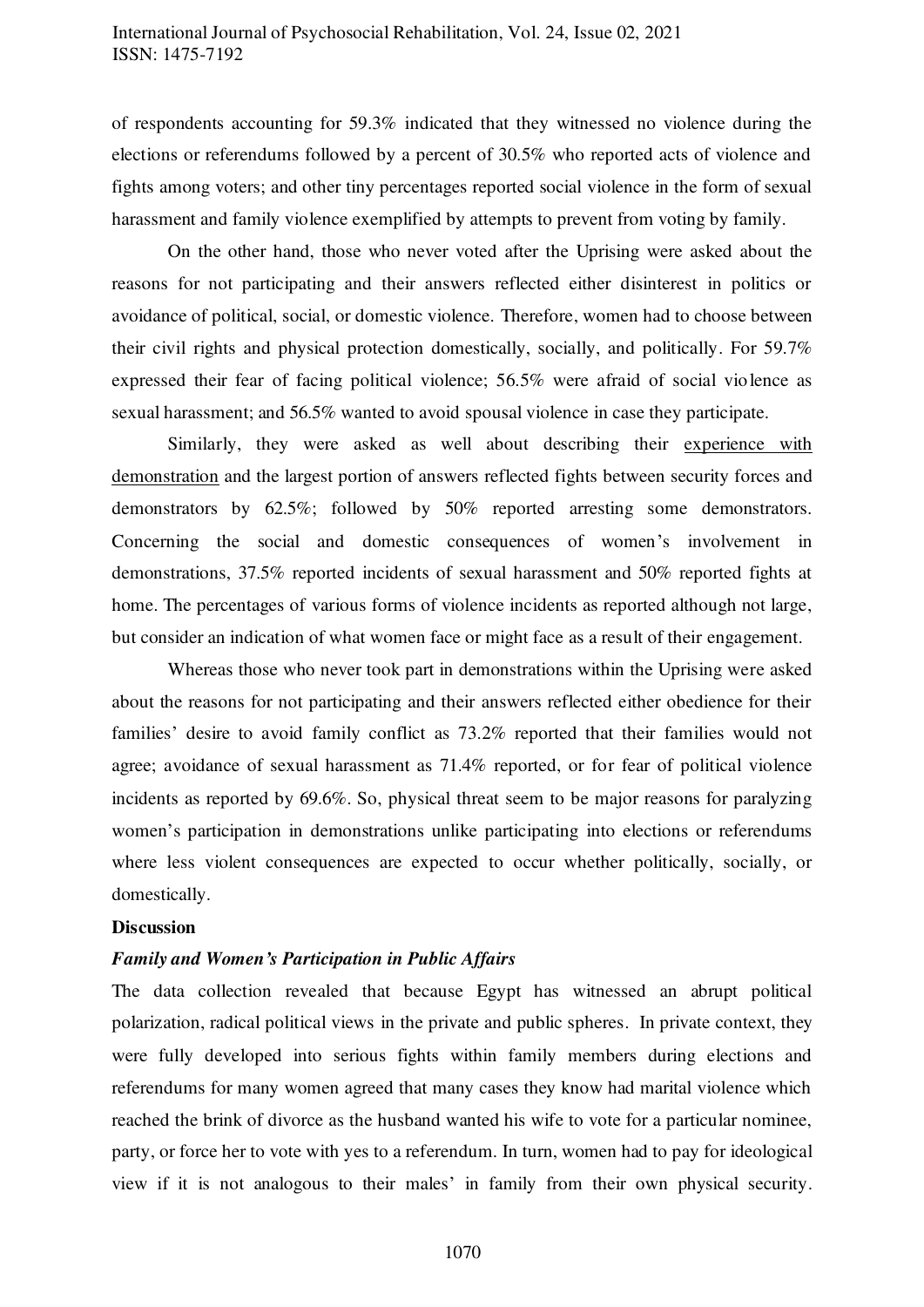Demonstration is no exception if not worse, even larger number of female respondents have reported cases they know where a wife's protesting in demonstrations without informing her husband or in spite of her husband's disapproval, have generated serious spousal violence against her. The price that women used to pay for their civil rights made many of them eventually abstain from civic engagement to avoid domestic penalties and conflicts.

Although a tiny percent stated that they experienced family fights during elections for women's voting, a high percent abstained from voting for fear of their husbands' discontent. This mean their refrainment from voting is basically driven avoiding potential marital violence. On the other hand, half of women who participated in demonstrations within the Uprising period confirmed that they encountered family fights due to their participation. Plus, a very high percent of women who never joined a demonstration were motivated by avoiding family fights or reported that their families would not let them participate. Some interviewed cases have also elaborated that their families' disapproval of women's participation in public affairs is fostered by their fear of socio-political violence and perceived public activities as being for males only. So, the socio-political atmosphereputs Egyptian females in a position of trading off their civil liberties for their physical protection.

## *Social Context ofWomen's Participation in Public Affairs*

It can be inferred that the social context exemplified by women's exposure to sexual harassment, blocks women's civil liberties in the sense that they refrain from voting in elections or referendums and do not join demonstrations for fear of exposure to sexual harassment. According to the empirical data, a low percent stated their exposure to sexual harassment during elections, a high percent refrained from voting for fear of sexual harassment; although a moderate percent have faced already sexual harassment in demonstrations, a high percent explained not participating in demonstrations for fear of sexual harassment because they were being already harassed in the street and public transports on their daily life more frequently during the Uprising period than ever before. Thus, the social context reinforces women's admin-political apathy

This notion can be measured against the social view in general on a woman's role in public affairs and can be supported by the traditional view that public activities are not for women as most participants reported when they were asked about the reasons they never voted or demonstrated. Moreover, the traditional view of limiting women's participation and role to certain fields is unfortunately adopted by females who were against the idea that women can be equally effective in taking leading positions in public administration and politics. For a large percent of survey participants refused that a woman can be a president or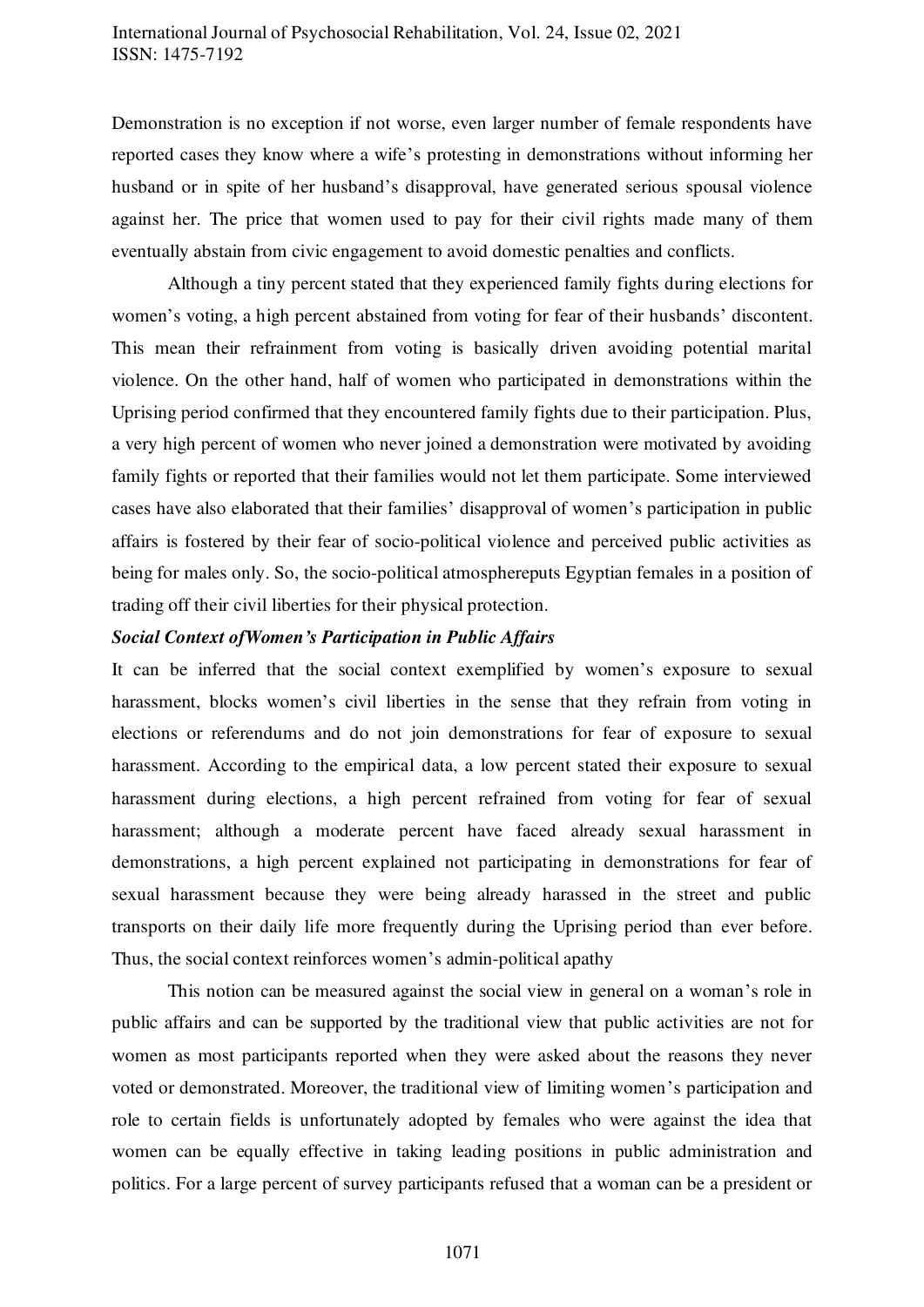a soldier in the army, while a moderate percent rejected that a woman can take a role in the judiciary or police institutions, and few women were reluctant that a woman can be a member in the parliament. This can be an indication on how social inequality and traditional gender roles is ingrained in the mentality of both males and females against women's role in society which means that women in Egypt are facing female-to-female violence equally to male-tofemale violence.

## *Political Context of Women's Participation in Public Affairs*

Political violence occurrences associated with elections, referendums, and demonstrations represent a strong impediment for women to vote or demonstrate. A moderate percent of female respondents to the survey reported minor fights and violent events between security forces and voters while a higher percent reported fights and violent acts among voters. For those refrained from voting and demonstrating, a significant percent have exhibited their fear of facing violent acts by voters or security forces.

Same applies to demonstrations with higher expectation to political violence than elections or referendums, a large portion of the sample participant have witnessed violent acts between security forces and demonstrators, moderate rate of arresting or detaining demonstrators, and low percent of security assault on demonstrators or demonstrators on security forces. However, a large number of women acknowledged their abstention from protesting peacefully for fear of the threat of violent acts attached to demonstrations. It can be inferred that political violent acts affiliated with elections, referendums, and demonstrations can highly affect a woman's decision not to participate in any of these public spheres.

## **Recommendations**

A code of recommendations would revolve around the question of how to restore women's right in physical protection and how to ensure that women would not be penalizedphysically in reaction for their involvement in the public affairs. Exclusion of women from public affairs would mean that the majority of the society are marginalized which means absence of democracy. The argument is that participation of women, among all the society communities, is a strongrequirement for democracy process in any country. In other words, political authorities cannot continue to allow women's marginalization from the political scene while assuming they are democratically governing their countries specially that females in many societies represent the majority of citizens.

To start with breaking the cycle of violence, we need to stop considering violence as a normal outcome for practicing politics.For the issue of violence against women in administration and politics had been ignored for years and many harassed and initiated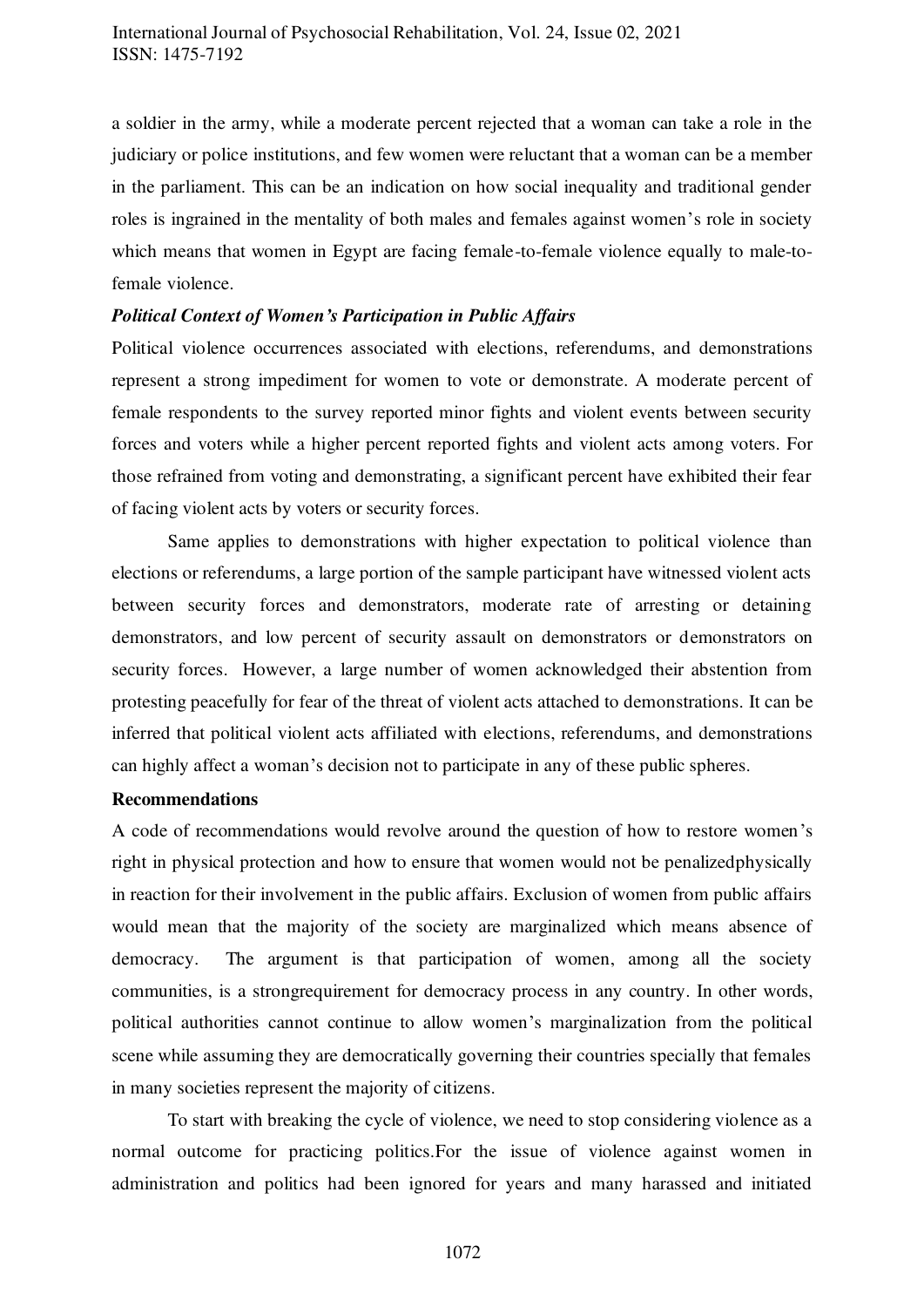# International Journal of Psychosocial Rehabilitation, Vol. 24, Issue 02, 2021 ISSN: 1475-7192

women in politics would not speak out for not knowing how to react and what action they should take.

The key decision makers need to realize the close relation between failure to protect females and their lack of interest in public affairs and civic engagement in order to provide a protective atmosphere at all fronts. Security forces need to stop using females' bodies as a tool for political manipulation and such practices should be criminalized internationally. Additionally, discriminative public speeches against women and portraying shameful images for them should come under hate crimes that authorities need to take clear measures at.

Legally, enforcing proper legislation to introduce a zero-tolerance policy for perpetrators of sexual harassment of women in politics in parallel with issuing domestic violence laws besides secures female participation in public affairs particularly during instability and conflict times, Institutionally, the traditional view that women do not fit into certain positions especially leading positions needs to be changed, the more women exist in the state's various public institutions equally to men, the less they would be regarded as inferior to men in private and public by men. Political parties can also take initiatives to tackle this problem by issuing and

Finally, the endeavors of raising awarenessof women's right to participate in public affairs, and gender equality need to be intensified and the role of NGOs along with other associations of women rights should collaborate together on building a strategy of raising women's and girls' awarenessabout their civil rights and liberties, and provide a clear course of action to be taken in case of any violence they might face upon practicing such rights.

This topic is meant to shed the light for policy makers in all fields and state actors in different sectors to act on mechanisms of women empowermentin collaboration with all state bodies and realize that the issue of women's political participation versus political apathy is eventually part of the overall regimes' policy which either support the concept of gender equality in all life facets including politics or adopt the patriarchal mind-set of gender inequality which tends to preserve traditional gender roles by excluding women from politics.

# **Conclusion**

The purpose of this paper was to introduce the concept of admin-political apathy andshed the light on socio-political factors responsible for it. In this regard, the research differentiated between many interrelated concepts including political participation versus participation in public affairs, and civil engagement. Indicators of public affairs participation were proposed to differentiate political participation from public participation.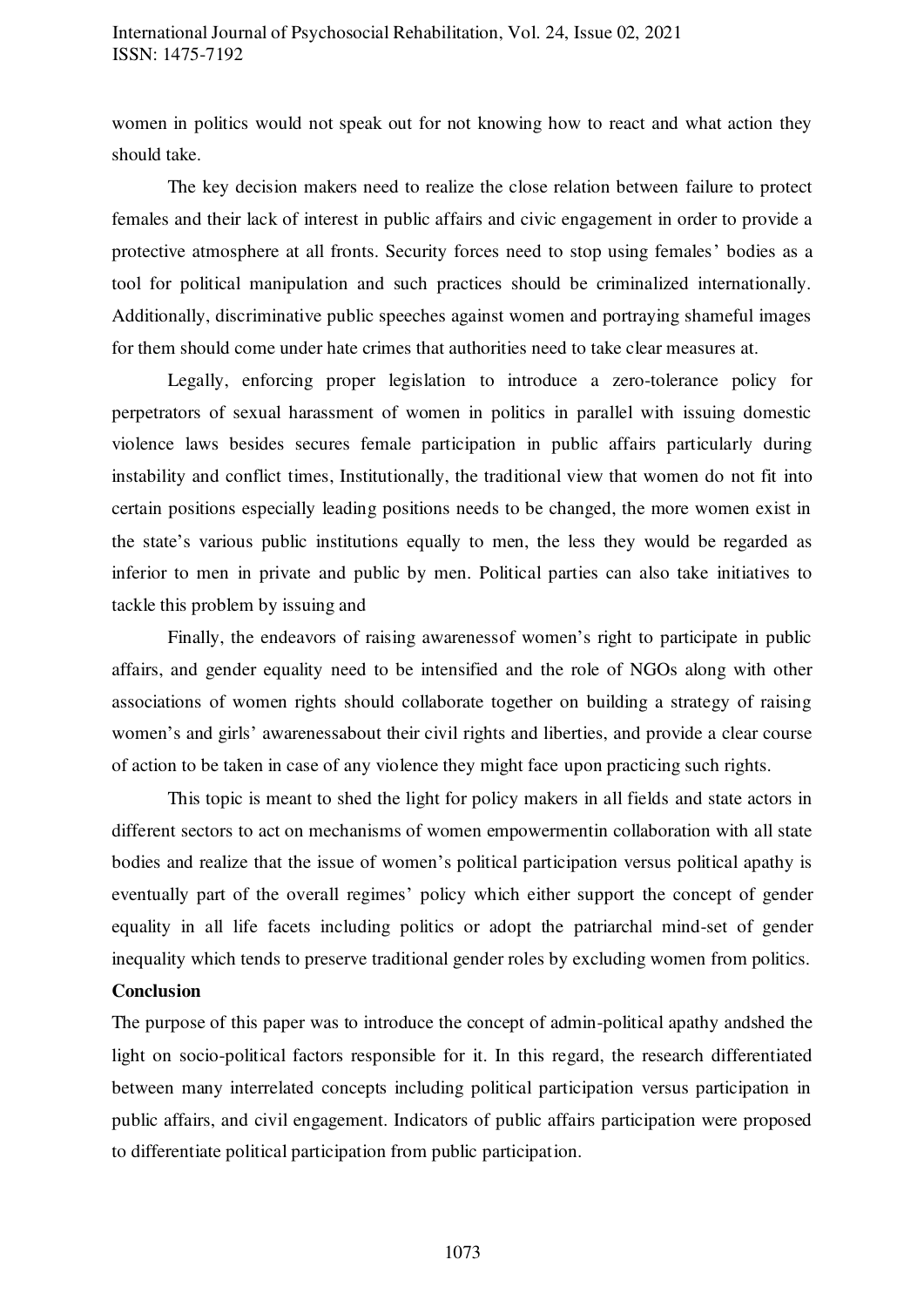It can be noted that previous research work had substantially focused on political participation and political apathy, so there was a need to deal with the issue of participation in public affairs versus admin-political apathy as a larger scope for politics with special focus on women as a unit of analysis.

Two indicators were used as criteria due to their relevance to the Egyptian context, to judge whether they are fulfilled particularly during the Egyptian Uprising, and it was inferred after analyzing the socio-political atmosphere surrounding women that lack of physical protection of women socially and politically is a major reason for their admin-political avoidance.

### **References**

- 1. Brady, H. (1999): Political Participation. In J. P. Robinson, P.R. Shaver, L. S. Wrightsman (Eds.) *"Measures of Political Attitudes"*, pp. 737-801. San Diego: Academic Press.
- 2. Carter Center (2017): "*The Right to Participate in Public Affairs, Submission on the Draft Guidelines*", May 2017
- 3. DWIGHT G. DEAN (1960): "Social Forces: Alienation and Political Apathy", Denison University, volume 38
- 4. National Council for Women (NCW)& Organization for Economic Co-operation and Development (OECD)Report (2018): "Women's Political Participation in Egypt" barriers, opportunities, and gender sensitivity of selected political institutions, July 2018.
- 5. National Library of Medicine (2000): *"Women's Participation in Public Life"* , PubMed.gov:https://pubmed.ncbi.nlm.nih.gov/12317888/#:~:text=Women%20often% 20participation%20public%20life,solving%20rather%20than%20institution%20buildi ng.
- 6. FIDH, NAZRAH, New Women (2014): *"Egypt Keeping Women Out, Sexual violence against women in the public sphere".*
- 7. Mekhemar, Mariam (2013): *"Mafhoom El Gasad Fe El Nazariah Al Siasiya"* PhD thesis, Cairo University, Cairo
- 8. NDI: (2016), *"#NotTheCost: Stopping Violence against Women in Politics"[www.ndi.org/not-the-cost.](http://www.ndi.org/not-the-cost)*
- 9. Teorell, J., Torcal, M., Montero, J. R. (2007). Political Participation: Mapping the Terrain. In J. W. van Deth, J. R. Montero, A. Westholm (Eds.). "*Citizenship and Involvement in European Democracies: A Comparative Analysis"*, pp. 334-357. London & New York: Routledge.